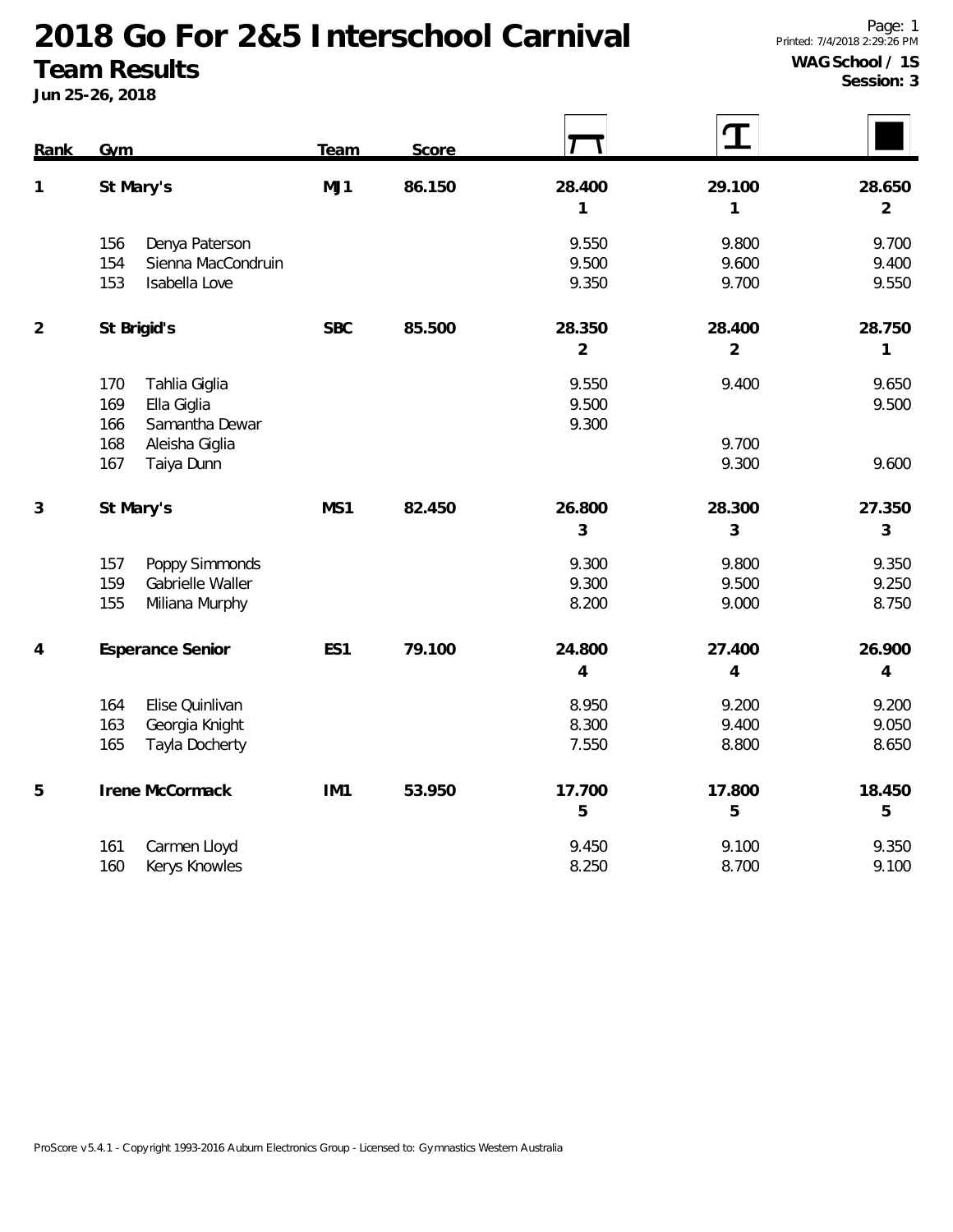**Team Results**

| Rank           | Gym                                                       | Team            | Score  |                | T              |                |
|----------------|-----------------------------------------------------------|-----------------|--------|----------------|----------------|----------------|
| $\mathbf{1}$   | St Mary's                                                 | MB <sub>2</sub> | 81.000 | 26.150         | 27.700         | 27.150         |
|                |                                                           |                 |        | $\mathfrak{Z}$ | 1              | 1              |
|                | 206<br>Holly Davison                                      |                 |        | 9.550          | 9.700          | 9.700          |
|                | Emma Grose<br>208                                         |                 |        | 8.300          | 9.000          | 8.400          |
|                | <b>Brooke Carter</b><br>205<br>207<br>Sienna Dragovic     |                 |        | 8.300          | 9.000          | 9.050          |
| $\overline{2}$ | St Mary's                                                 | MG <sub>2</sub> | 80.550 | 27.300         | 26.700         | 26.550         |
|                |                                                           |                 |        | $\overline{2}$ | $\overline{2}$ | $\overline{2}$ |
|                | Eva Ryan<br>212                                           |                 |        | 9.200          | 9.600          | 9.250          |
|                | Sara Kerr<br>209                                          |                 |        | 9.200          |                |                |
|                | 213<br>Olivia Wilks                                       |                 |        | 8.900          |                | 8.800          |
|                | 210<br><b>Charlotte Matthews</b><br>211<br>Danielle Neppe |                 |        |                | 8.600<br>8.500 | 8.500          |
| $\mathfrak{Z}$ | South Coast                                               | SR <sub>2</sub> | 79.900 | 27.650         | 26.100         | 26.150         |
|                |                                                           |                 |        | $\mathbf{1}$   | $\overline{4}$ | $\overline{4}$ |
|                | 214<br>Hayley Bellia                                      |                 |        | 9.500          |                | 8.700          |
|                | 218<br>Maya Wittstrom Lea                                 |                 |        | 9.150          | 8.800          | 9.100          |
|                | Isabella Cargill<br>215                                   |                 |        | 9.000          | 8.600          |                |
|                | Amelie Richardson<br>217                                  |                 |        |                | 8.700          | 8.350          |
| 4              | Castletown                                                | CW <sub>2</sub> | 77.350 | 24.650         | 26.300         | 26.400         |
|                |                                                           |                 |        | $\overline{4}$ | 3              | 3              |
|                | <b>Teliah Timms</b><br>203                                |                 |        | 8.500          |                | 9.300          |
|                | 200<br><b>Isabelle Cox</b>                                |                 |        | 8.100          | 9.000          | 8.600          |
|                | 204<br>Taliah Walsh                                       |                 |        | 8.050          | 8.600          |                |
|                | 202<br>Lylah Heather                                      |                 |        |                | 8.700          | 8.500          |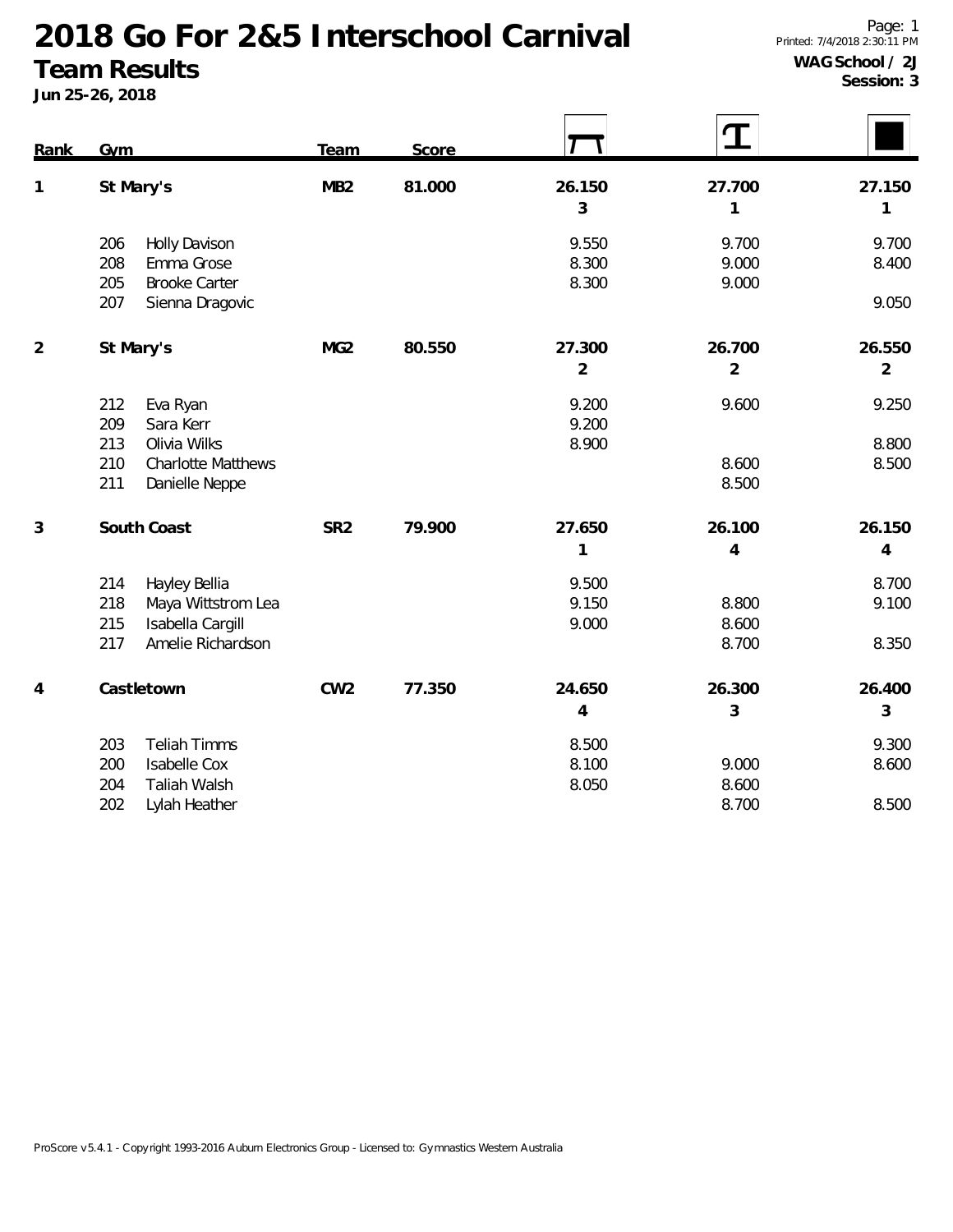**Team Results Jun 25-26, 2018**

**Session: 2**

| Rank           | Gym                                                                                               | Team            | Score  |                          |                          |                          |
|----------------|---------------------------------------------------------------------------------------------------|-----------------|--------|--------------------------|--------------------------|--------------------------|
| $\mathbf{1}$   | St Mary's                                                                                         | MS <sub>2</sub> | 81.000 | 25.900<br>$\overline{2}$ | 27.400<br>$\overline{2}$ | 27.700<br>1              |
|                | Kate Russell<br>263<br>Sydney Tasker<br>266<br>267<br>Abby Tomkinson<br>Asha Srinivasan<br>265    |                 |        | 8.800<br>8.600<br>8.500  | 9.400<br>8.700<br>9.300  | 9.300<br>9.250<br>9.150  |
| $\overline{2}$ | St Mary's                                                                                         | MJ2             | 80.350 | 26.150<br>1              | 28.000<br>1              | 26.200<br>$\overline{2}$ |
|                | Maisy Lowell<br>261<br>256<br>Olivia Fitzgerald<br>Casandra Knights<br>260<br>Lila Gobetti<br>257 |                 |        | 8.900<br>8.700<br>8.550  | 9.300<br>9.100<br>9.600  | 8.700<br>8.650<br>8.850  |
| 3              | La Salle                                                                                          | LS <sub>2</sub> | 76.450 | 24.800<br>4              | 26.000<br>3              | 25.650<br>3              |
|                | Mikayla Shipley<br>420<br>419<br>Maddison Lambert<br>Jacinta Howe<br>418                          |                 |        | 8.900<br>8.200<br>7.700  | 9.500<br>8.400<br>8.100  | 9.500<br>7.550<br>8.600  |
| 4              | South Coast                                                                                       | SE <sub>2</sub> | 76.000 | 25.000<br>3              | 25.900<br>4              | 25.100<br>4              |
|                | 253<br>Mollie Skuse<br>251<br>Ellie Norman<br>250<br>Morgan Has<br>252<br>Tiana Norton            |                 |        | 8.900<br>8.400<br>7.700  | 9.100<br>8.200<br>8.600  | 8.950<br>8.550<br>7.600  |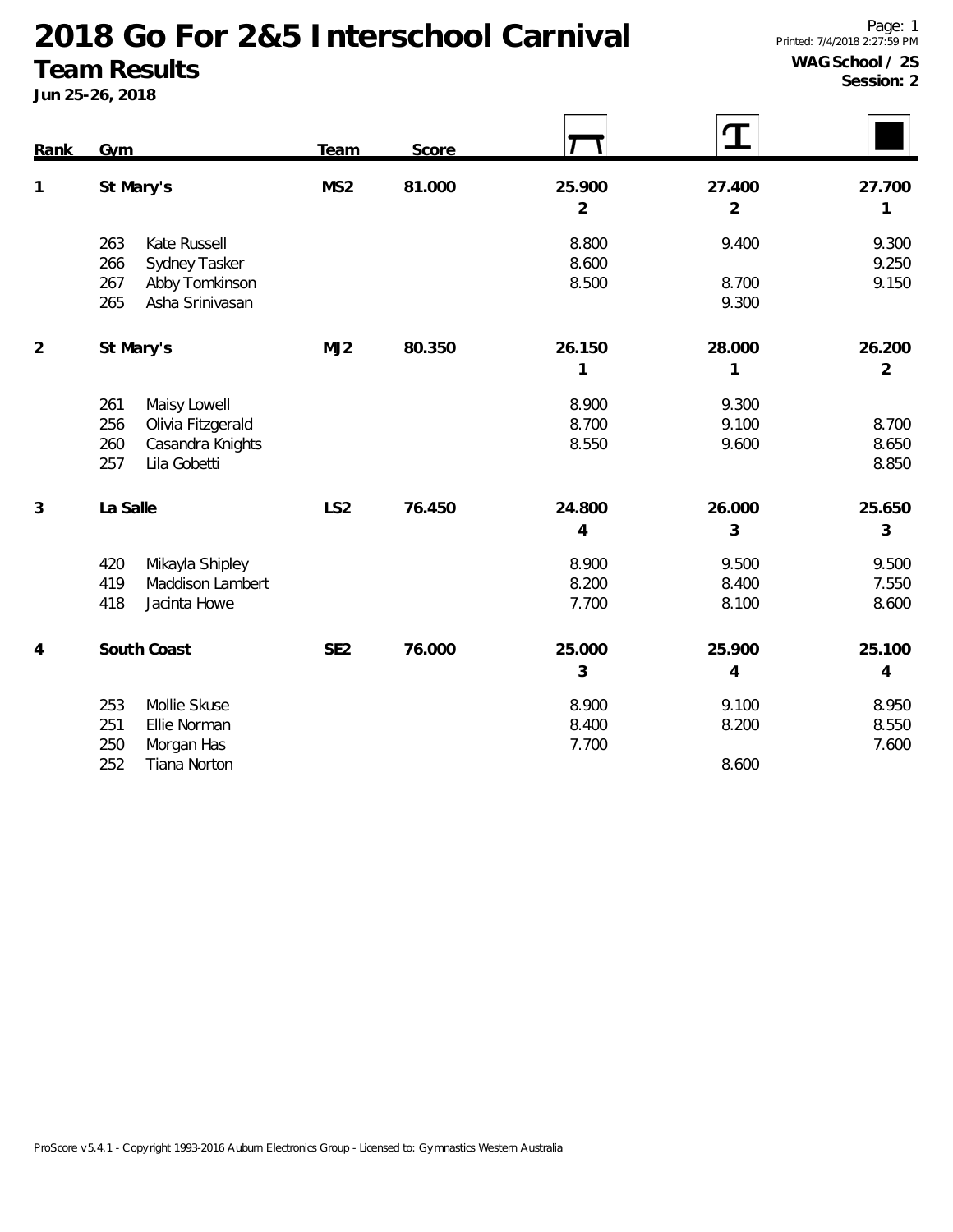**Team Results**

**Jun 25-26, 2018**

 $\blacksquare$ 

 $\blacksquare$ 

 $\mathsf{r}$ 

| Rank | Gym                                                                                                                                | Team            | Score  |                          | T                        |                          |
|------|------------------------------------------------------------------------------------------------------------------------------------|-----------------|--------|--------------------------|--------------------------|--------------------------|
| 1T   | Carmel                                                                                                                             | CB <sub>3</sub> | 83.900 | 28.650<br>1              | 27.000<br>3              | 28.250<br>1              |
|      | 314<br>Annabel Moen<br>307<br>Sophia Freedman<br>305<br>Meisha Doyle                                                               |                 |        | 9.650<br>9.500<br>9.500  | 8.800<br>9.100           | 9.400                    |
|      | 315<br>Sivan Nagle<br>309<br>Erin Havas                                                                                            |                 |        |                          | 9.100                    | 9.350<br>9.500           |
| 1T   | St Lukes                                                                                                                           | LW <sub>3</sub> | 83.900 | 28.150<br>$\overline{2}$ | 27.700<br>1              | 28.050<br>$\overline{2}$ |
|      | Sophia Santoro<br>362<br>360<br>Georgina Mackle<br>Ava Vlahov<br>364                                                               |                 |        | 9.650<br>9.350<br>9.150  | 9.600<br>8.700<br>9.400  | 9.250<br>9.200<br>9.600  |
| 3    | St Lukes                                                                                                                           | LB <sub>3</sub> | 80.150 | 26.300<br>5              | 26.400<br>$\overline{4}$ | 27.450<br>$\mathfrak{Z}$ |
|      | 357<br>Paige Barlett<br>356<br>Sofia Ballerini<br>359<br>Taisen Carlino                                                            |                 |        | 8.900<br>8.850<br>8.550  | 8.700<br>9.100<br>8.600  | 9.200<br>8.900<br>9.350  |
| 4    | Carmel                                                                                                                             | CW <sub>3</sub> | 79.150 | 26.850<br>3              | 25.700<br>5T             | 26.600<br>5              |
|      | 313<br>Honey Migdale<br>Taya Van Den Berg<br>318<br>310<br>Chantelle Kinsville<br>304<br>Aliyah Cohen<br>317<br>Halle Van Den Berg |                 |        | 9.050<br>8.950<br>8.850  | 8.900<br>8.800<br>8.000  | 8.800<br>8.900<br>8.900  |
| 5    | Carmel                                                                                                                             | CS <sub>3</sub> | 78.650 | 26.500<br>$\overline{4}$ | 24.900<br>7T             | 27.250<br>$\overline{4}$ |
|      | 306<br>Cassidy Feinberg<br>312<br>Grace Lewsen<br>303<br>Rachel Benjamin<br>311<br>Georgia Klein                                   |                 |        | 9.400<br>8.700<br>8.400  | 8.600<br>8.500<br>7.800  | 9.300<br>8.600<br>9.350  |
| 6    | Braeside                                                                                                                           | BP3             | 77.300 | 24.400<br>11             | 27.400<br>$\overline{2}$ | 25.500<br>11             |
|      | Lilly Quartermaine<br>341<br>345<br>Wilson Zahae<br>342<br>Mia Ramm<br>344<br><b>Trinity Wilson</b>                                |                 |        | 8.550<br>8.000<br>7.850  | 8.800<br>9.300<br>9.300  | 8.300<br>8.500<br>8.700  |

ProScore v5.4.1 - Copyright 1993-2016 Auburn Electronics Group - Licensed to: Gymnastics Western Australia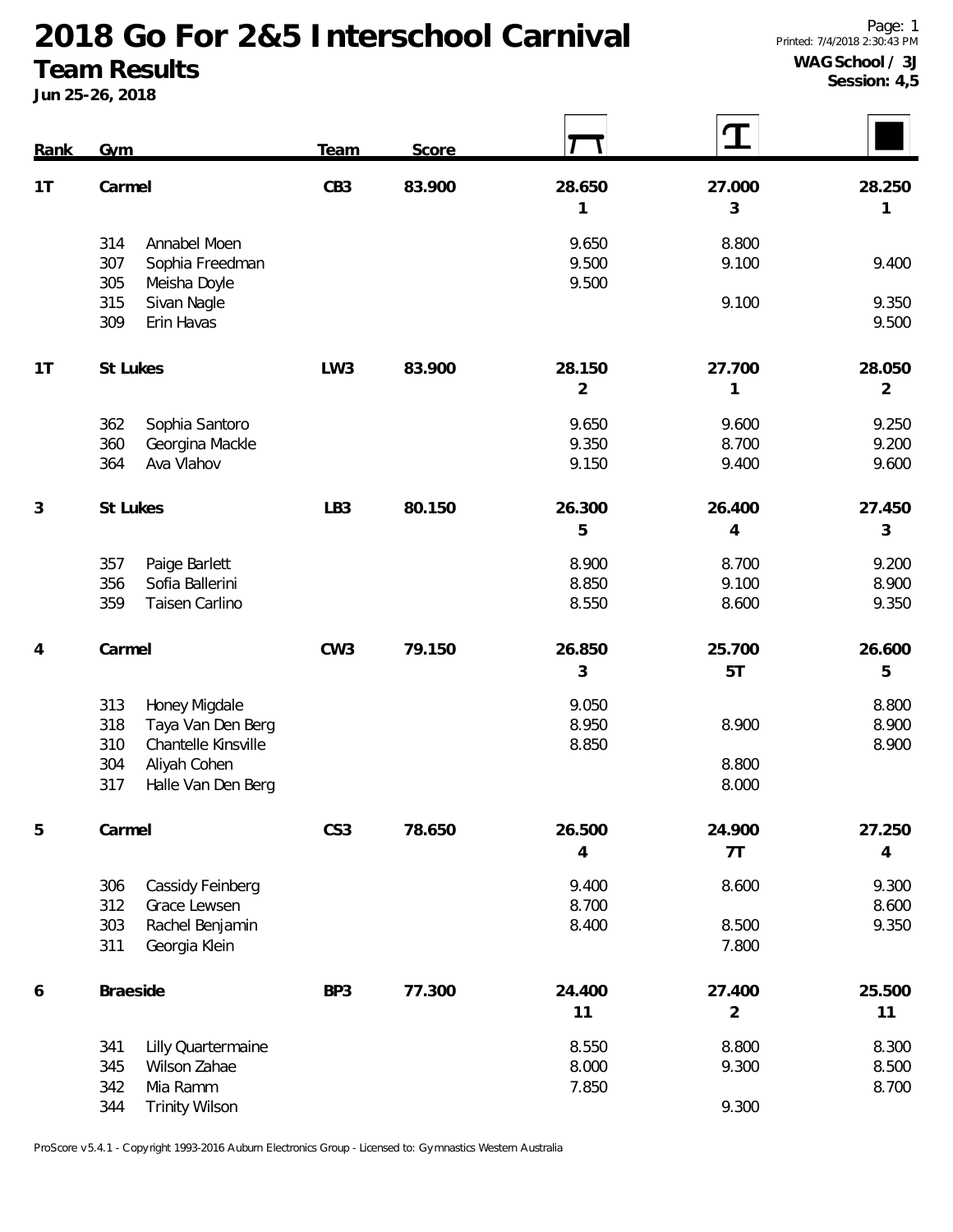**Team Results Jun 25-26, 2018**

| Rank | Gym                                                                                                                                                 | Team            | Score  |                         |                         |                         |
|------|-----------------------------------------------------------------------------------------------------------------------------------------------------|-----------------|--------|-------------------------|-------------------------|-------------------------|
| 7    | St Mary's                                                                                                                                           | MW3             | 77.100 | 25.250<br>8             | 25.700<br>5T            | 26.150<br>8             |
|      | 322<br>Isabella Byrnes<br>325<br>Marla Stewart<br>323<br>Jessica Devellerez<br>320<br>Ashley Arbuckle<br>321<br>Ava Brades<br>324<br>Laura Frederic |                 |        | 8.850<br>8.200<br>8.200 | 8.400<br>8.900<br>8.400 | 8.800<br>8.800<br>8.550 |
| 8    | South Coast                                                                                                                                         | SD <sub>3</sub> | 76.300 | 25.800<br>6             | 24.900<br>7T            | 25.600<br>10            |
|      | 349<br><b>Isabel Hewins</b><br>347<br>Kengela Botes<br>350<br>Lily Horton                                                                           |                 |        | 8.800<br>8.500<br>8.500 | 8.700<br>8.400<br>7.800 | 8.700<br>8.300<br>8.600 |
| 9    | St Mary's                                                                                                                                           | MM3             | 76.200 | 25.050<br>9             | 24.900<br>7T            | 26.250<br>7             |
|      | Elise Hart<br>327<br>331<br>Kira Salamone<br>329<br>Tamsyn Naughton<br>328<br>Yelena Kelleher                                                       |                 |        | 8.600<br>8.350<br>8.100 | 8.400<br>8.200<br>8.300 | 9.150<br>8.900<br>8.200 |
| 10   | St Patrick's                                                                                                                                        | SP <sub>3</sub> | 75.750 | 25.550<br>7             | 23.900<br>10            | 26.300<br>6             |
|      | 334<br><b>Tiffany Butterworth</b><br>337<br>Ruby Rae<br>333<br>Hallee Beeck<br>339<br>Sharlotte Sutherland<br>338<br>Georgina Sutherland            |                 |        | 8.750<br>8.650<br>8.150 | 8.200<br>8.000<br>7.700 | 9.250<br>8.400<br>8.650 |
| 11   | South Coast                                                                                                                                         | SS <sub>3</sub> | 74.300 | 24.850<br>10            | 23.700<br>11            | 25.750<br>9             |
|      | 354<br>Jessica Tyrrell<br>351<br>Macy Johnson<br>353<br>Miah Thompson<br>352<br>Isla Thom<br>355<br>Maddison Waldron                                |                 |        | 8.700<br>8.150<br>8.000 | 7.500<br>8.600<br>7.600 | 8.000<br>8.450<br>9.300 |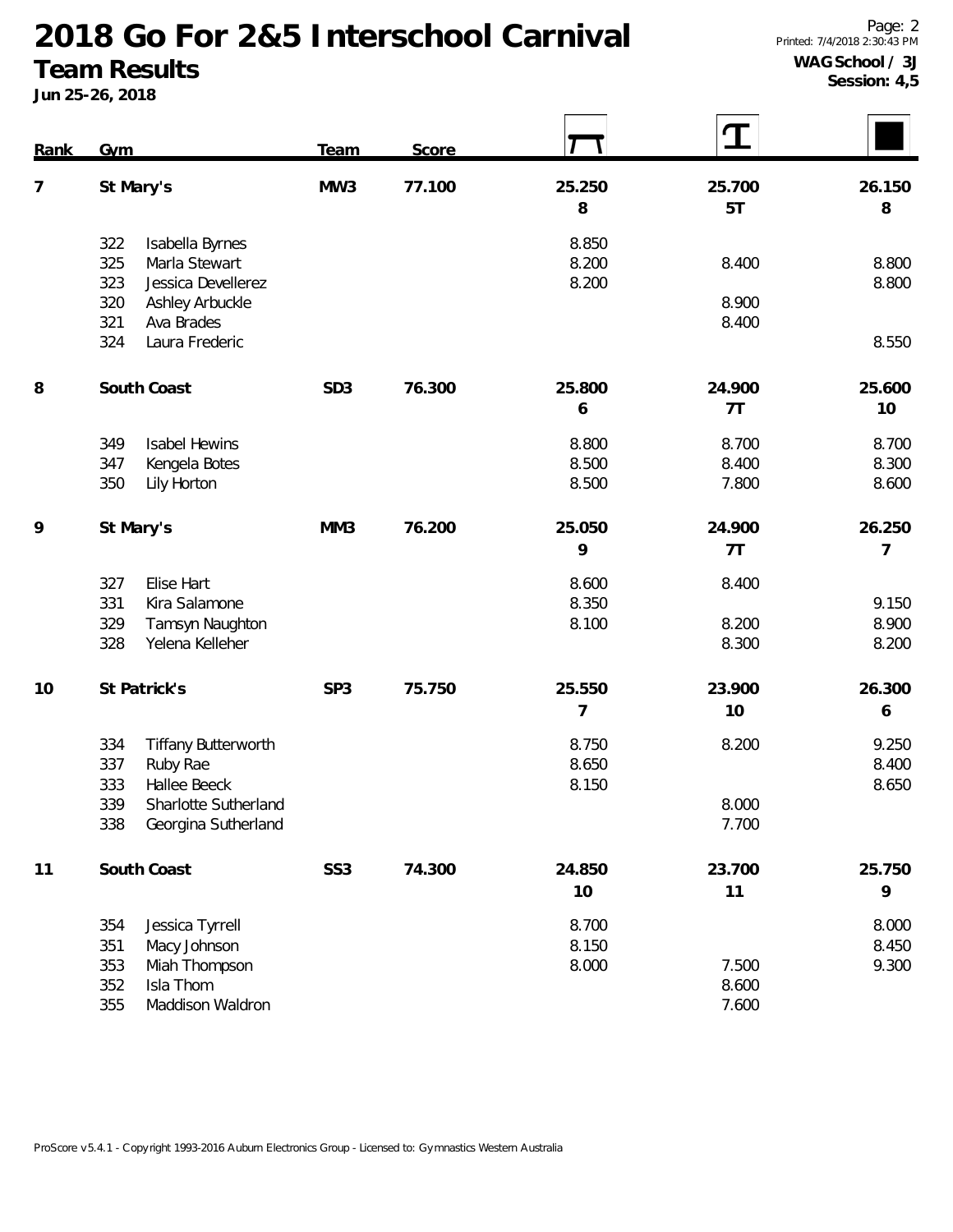**Team Results**

**Jun 25-26, 2018**

**Session: 2**

| Rank           | Gym                                                                                                                                               | Team | Score  |                          |                          |                          |
|----------------|---------------------------------------------------------------------------------------------------------------------------------------------------|------|--------|--------------------------|--------------------------|--------------------------|
| 1              | St Mary's                                                                                                                                         | MJ3  | 79.700 | 26.300<br>1              | 27.100<br>1              | 26.300<br>$\overline{2}$ |
|                | Phoebe Eddon<br>406<br>Sienna Mitchell<br>410<br>405<br>Mackenzie Burbridge<br>Molly Norrish<br>411<br>409<br>Kate Mackie<br>412<br>Grace Norrish |      |        | 9.150<br>8.800<br>8.350  | 9.200<br>9.100<br>8.800  | 8.700<br>8.750<br>8.850  |
| $\overline{2}$ | St Mary's                                                                                                                                         | MS3  | 78.950 | 25.650<br>$\overline{2}$ | 26.200<br>$\overline{2}$ | 27.100<br>1              |
|                | Emma Wiese<br>417<br>415<br>Anneliese Smolonogov<br>414<br>Kate Seymour<br>Summer Robinson<br>413                                                 |      |        | 8.800<br>8.500<br>8.350  | 8.700<br>9.400<br>8.100  | 9.100<br>9.200           |
|                | 416<br>Ella Staple                                                                                                                                |      |        |                          |                          | 8.800                    |
| 3              | Katanning Senior                                                                                                                                  | KS3  | 70.450 | 22.150<br>3              | 24.000<br>3              | 24.300<br>3              |
|                | Charlotte Buckley<br>401<br>402<br>Montanna Campbell<br>Janey Beeck<br>400                                                                        |      |        | 7.900<br>7.400<br>6.850  | 8.800<br>9.000           | 8.400<br>7.900           |
|                | 403<br>Jordan Garrity                                                                                                                             |      |        |                          | 6.200                    | 8.000                    |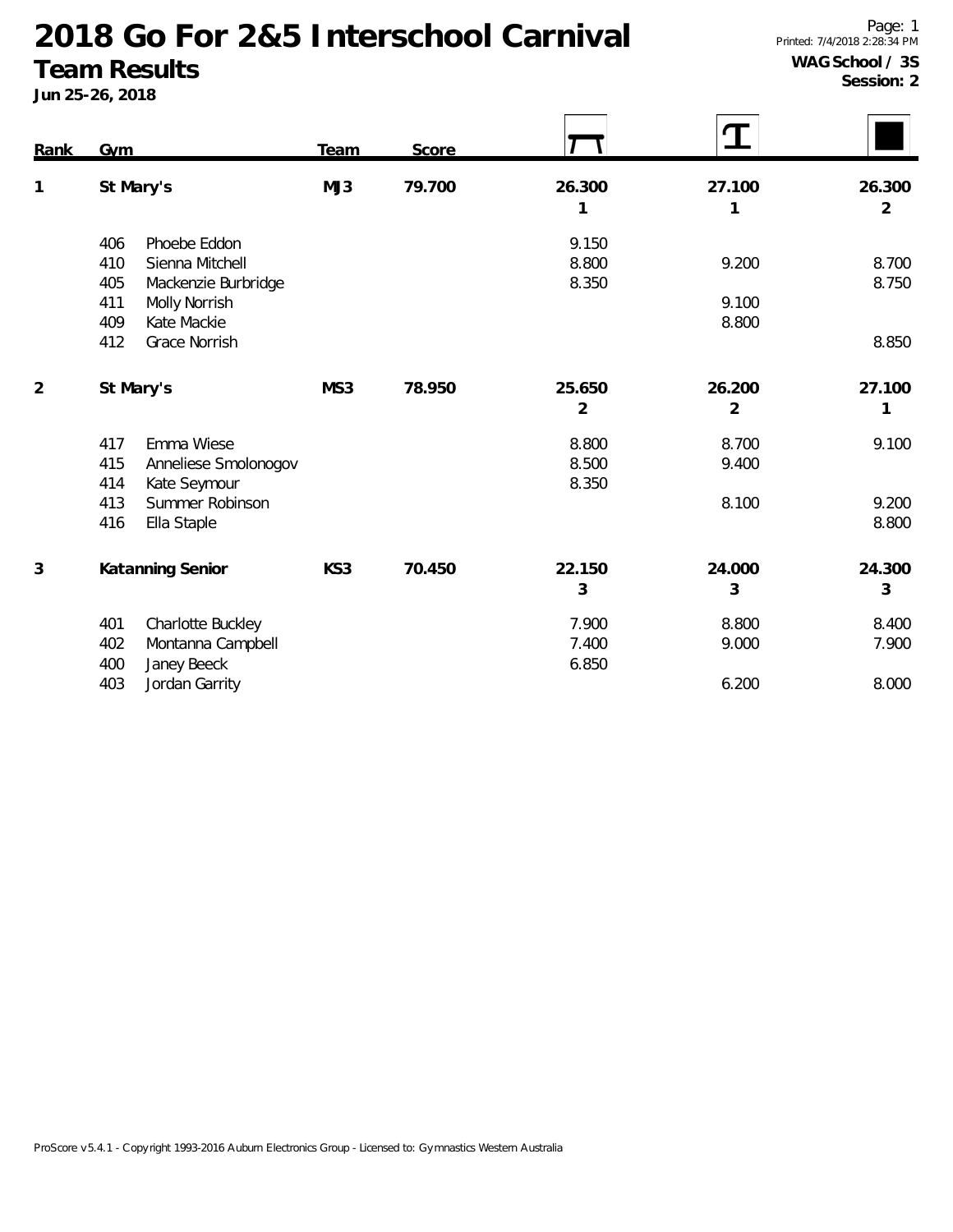|    |     | Rank Num Name<br>Gym                      |             |              |                         | AA                        |
|----|-----|-------------------------------------------|-------------|--------------|-------------------------|---------------------------|
| 1  | 156 | Denya Paterson<br>St Mary's               | 9.550<br>1T | 9.800<br>1T  | 9.700<br>1              | 29.050<br>$\mathbf{1}$    |
| 2T | 153 | Isabella Love<br>St Mary's                | 9.350<br>6  | 9.700<br>3T  | 9.550<br>4              | 28.600<br>2T              |
| 2T | 170 | Tahlia Giglia<br>St Brigid's              | 9.550<br>1T | 9.400<br>7T  | 9.650<br>$\overline{2}$ | 28.600<br>2T              |
| 4  | 154 | Sienna MacCondruin<br>St Mary's           | 9.500<br>3T | 9.600<br>5   | 9.400<br>6T             | 28.500<br>4               |
| 5  | 157 | Poppy Simmonds<br>St Mary's               | 9.300<br>7T | 9.800<br>1T  | 9.350<br>8T             | 28.450<br>5               |
| 6  | 167 | Taiya Dunn<br>St Brigid's                 | 9.250<br>10 | 9.300<br>9   | 9.600<br>3              | 28.150<br>6               |
| 7  | 159 | Gabrielle Waller<br>St Mary's             | 9.300<br>7T | 9.500<br>6   | 9.250<br><b>10T</b>     | 28.050<br>$7\overline{ }$ |
| 8  | 169 | Ella Giglia<br>St Brigid's                | 9.500<br>3T | 9.000<br>13T | 9.500<br>5              | 28.000<br>8               |
| 9  | 161 | Carmen Lloyd<br>Irene McCormack           | 9.450<br>5  | 9.100<br>12  | 9.350<br>8T             | 27.900<br>9               |
| 10 | 168 | Aleisha Giglia<br>St Brigid's             | 9.000<br>11 | 9.700<br>3T  | 9.050<br>15T            | 27.750<br>10              |
| 11 | 166 | Samantha Dewar<br>St Brigid's             | 9.300<br>7T | 9.000<br>13T | 9.250<br><b>10T</b>     | 27.550<br>11              |
| 12 | 164 | Elise Quinlivan<br>Esperance Senior       | 8.950<br>12 | 9.200<br>10T | 9.200<br>12             | 27.350<br>12              |
| 13 | 163 | Georgia Knight<br>Esperance Senior        | 8.300<br>15 | 9.400<br>7T  | 9.050<br>15T            | 26.750<br>13              |
| 14 | 158 | <b>Bridie Stiles</b><br>St Mary's         | 8.600<br>13 | 9.200<br>10T | 8.850<br>17             | 26.650<br>14              |
| 15 | 151 | Malia Jenkins<br>St Mary's                | 8.350<br>14 | 8.600<br>19  | 9.150<br>13             | 26.100<br>15              |
| 16 | 160 | Kerys Knowles<br>Irene McCormack          | 8.250<br>16 | 8.700<br>18  | 9.100<br>14             | 26.050<br>16              |
| 17 | 155 | Miliana Murphy<br>St Mary's               | 8.200<br>17 | 9.000<br>13T | 8.750<br>18             | 25.950<br>17              |
| 18 | 150 | Sarah Barnett<br>St Mary's                | 7.400<br>19 | 8.900<br>16  | 9.400<br>6T             | 25.700<br>18              |
| 19 | 165 | Tayla Docherty<br><b>Esperance Senior</b> | 7.550<br>18 | 8.800<br>17  | 8.650<br>19             | 25.000<br>19              |
| 20 | 162 | Maya Pappin<br>Irene McCormack            | $20\,$      | $20\,$       | 20                      | 0.000<br>20               |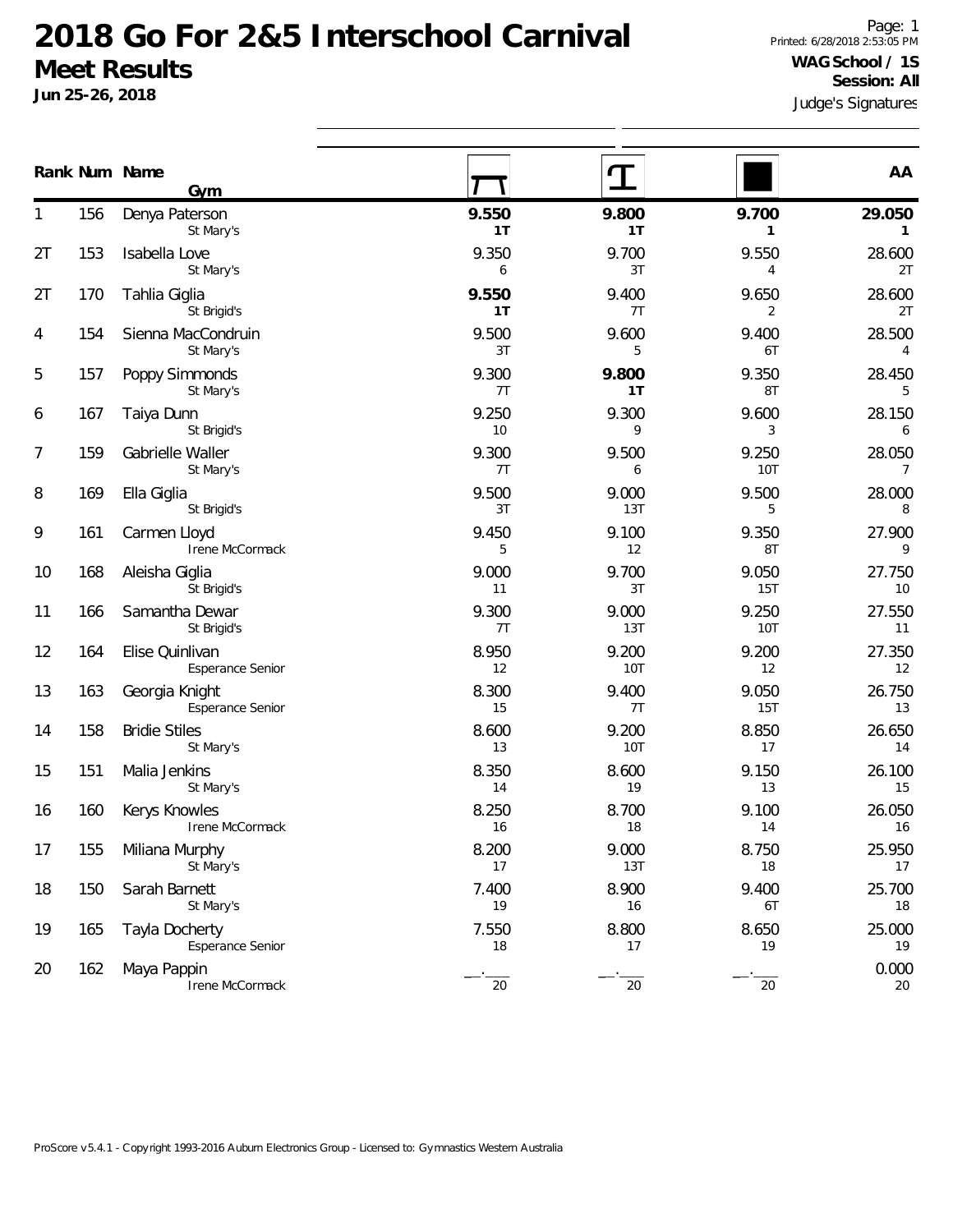|                  |     | Rank Num Name<br>Gym                   |                         |               |                         | AA                       |
|------------------|-----|----------------------------------------|-------------------------|---------------|-------------------------|--------------------------|
| 1                | 206 | <b>Holly Davison</b><br>St Mary's      | 9.550<br>$\mathbf{1}$   | 9.700<br>1    | 9.700<br>$\mathbf{1}$   | 28.950<br>$\mathbf{1}$   |
| $\overline{2}$   | 212 | Eva Ryan<br>St Mary's                  | 9.200<br>3T             | 9.600<br>2    | 9.250<br>3              | 28.050<br>2              |
| 3                | 218 | Maya Wittstrom Lea<br>South Coast      | 9.150<br>5              | 8.800<br>6    | 9.100<br>4              | 27.050<br>3              |
| 4                | 214 | Hayley Bellia<br>South Coast           | 9.500<br>$\overline{2}$ | 8.300<br>17   | 8.700<br>7              | 26.500<br>4              |
| 5                | 203 | <b>Teliah Timms</b><br>Castletown      | 8.500<br>9              | 8.500<br>13T  | 9.300<br>$\overline{2}$ | 26.300<br>5              |
| 6                | 213 | Olivia Wilks<br>St Mary's              | 8.900<br>8              | 8.400<br>16   | 8.800<br>6              | 26.100<br>6              |
| $\boldsymbol{7}$ | 217 | Amelie Richardson<br>South Coast       | 8.950<br>$\overline{7}$ | 8.700<br>7T   | 8.350<br>13             | 26.000<br>$\overline{7}$ |
| 8T               | 209 | Sara Kerr<br>St Mary's                 | 9.200<br>3T             | 8.200<br>18   | 8.300<br>14             | 25.700<br>8T             |
| 8T               | 200 | <b>Isabelle Cox</b><br>Castletown      | 8.100<br>13             | 9.000<br>$3*$ | 8.600<br>8              | 25.700<br>8T             |
| 8T               | 208 | Emma Grose<br>St Mary's                | 8.300<br>10T            | 9.000<br>$3*$ | 8.400<br>11T            | 25.700<br>8T             |
| 11               | 207 | Sienna Dragovic<br>St Mary's           | 8.000<br>16             | 8.600<br>9T   | 9.050<br>5              | 25.650<br>11             |
| 12               | 215 | Isabella Cargill<br>South Coast        | 9.000<br>6              | 8.600<br>9T   | 7.550<br>18             | 25.150<br>12             |
| 13               | 205 | <b>Brooke Carter</b><br>St Mary's      | 8.300<br>10T            | 9.000<br>3T   | 7.800<br>16T            | 25.100<br>13             |
| 14               | 204 | <b>Taliah Walsh</b><br>Castletown      | 8.050<br><b>14T</b>     | 8.600<br>9T   | 8.400<br>11T            | 25.050<br>14             |
| 15T              | 202 | Lylah Heather<br>Castletown            | 7.800<br>18             | 8.700<br>7T   | 8.500<br>$9*$           | 25.000<br>15T            |
| 15T              | 210 | <b>Charlotte Matthews</b><br>St Mary's | 7.900<br>17             | 8.600<br>9T   | 8.500<br>$9*$           | 25.000<br>15T            |
| 17               | 211 | Danielle Neppe<br>St Mary's            | 8.150<br>12             | 8.500<br>13T  | 8.250<br>15             | 24.900<br>17             |
| 18               | 216 | Grace Dignam<br>South Coast            | 8.050<br>14T            | 8.500<br>13T  | 7.800<br>16T            | 24.350<br>18             |
| 19               | 201 | Emma Fairhead<br>Castletown            | 7.700<br>19             | 7.900<br>19   | 7.250<br>19             | 22.850<br>19             |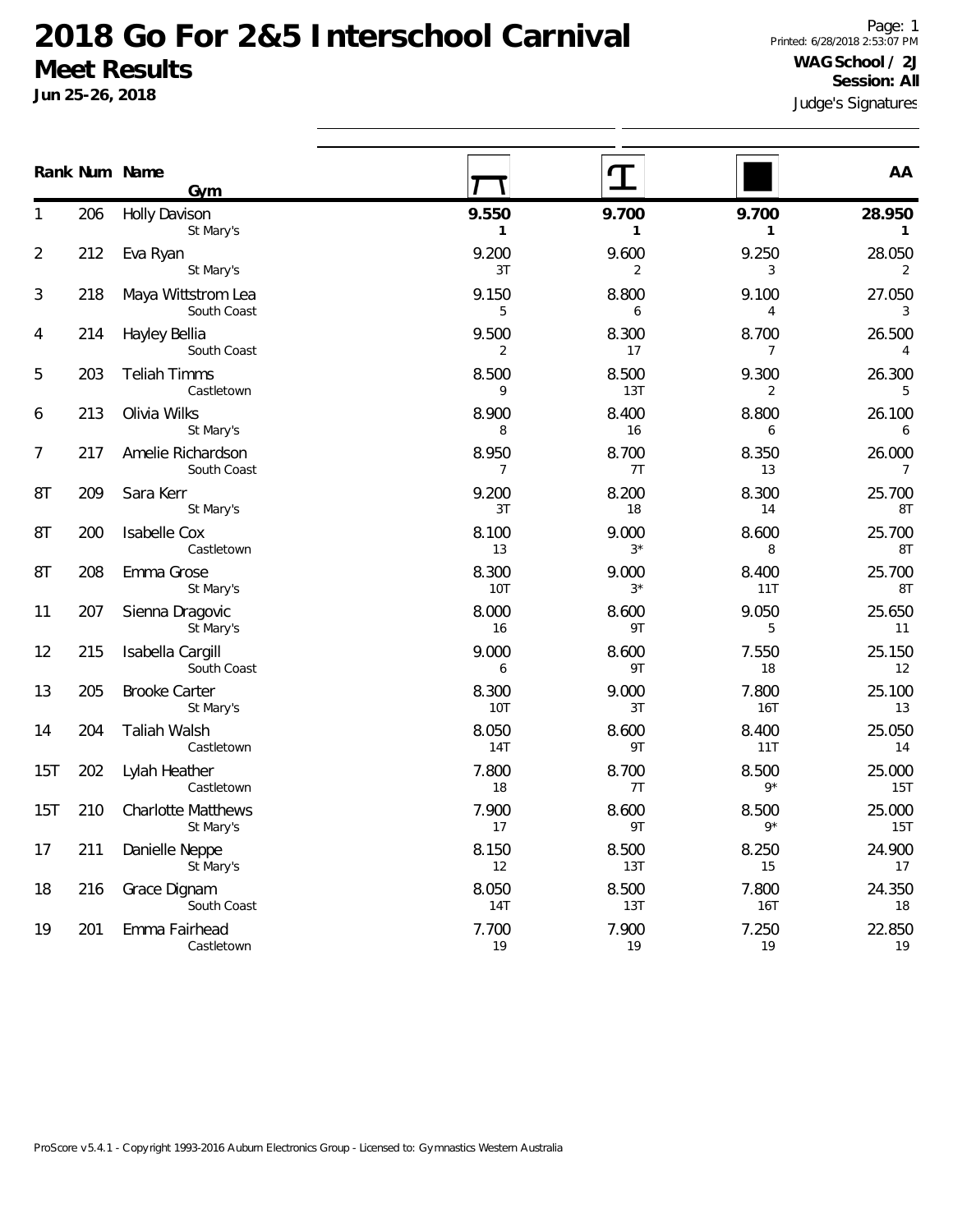|    |     | Rank Num Name<br>Gym               |                         |              |                         | AA                       |
|----|-----|------------------------------------|-------------------------|--------------|-------------------------|--------------------------|
| 1  | 420 | Mikayla Shipley<br>La Salle        | 8.900<br>1T             | 9.500<br>2   | 9.500<br>1              | 27.900<br>$\mathbf{1}$   |
| 2  | 263 | Kate Russell<br>St Mary's          | 8.800<br>4              | 9.400<br>3   | 9.300<br>$\overline{2}$ | 27.500<br>$\overline{2}$ |
| 3  | 253 | Mollie Skuse<br>South Coast        | 8.900<br>1T             | 9.100<br>6T  | 8.950<br>6              | 26.950<br>3              |
| 4  | 260 | Casandra Knights<br>St Mary's      | 8.550<br>$\overline{7}$ | 9.600<br>1   | 8.650<br>9              | 26.800<br>$\overline{4}$ |
| 5  | 265 | Asha Srinivasan<br>St Mary's       | 8.250<br>10             | 9.300<br>4T  | 9.100<br>5              | 26.650<br>5              |
| 6  | 261 | Maisy Lowell<br>St Mary's          | 8.900<br>1T             | 9.300<br>4T  | 8.350<br><b>14T</b>     | 26.550<br>6              |
| 7  | 256 | Olivia Fitzgerald<br>St Mary's     | 8.700<br>5              | 9.100<br>6T  | 8.700<br>8              | 26.500<br>$\overline{7}$ |
| 8  | 266 | Sydney Tasker<br>St Mary's         | 8.600<br>6              | 8.600<br>9T  | 9.250<br>3              | 26.450<br>8              |
| 9  | 267 | Abby Tomkinson<br>St Mary's        | 8.500<br>8              | 8.700<br>8   | 9.150<br>4              | 26.350<br>9              |
| 10 | 251 | Ellie Norman<br>South Coast        | 8.400<br>9              | 8.200<br>15  | 8.550<br>11T            | 25.150<br>10             |
| 11 | 264 | Jessica Spreadborough<br>St Mary's | 7.950<br>13             | 8.500<br>12T | 8.400<br>13             | 24.850<br>11             |
| 12 | 262 | Alicia Macfarlane<br>St Mary's     | 8.150<br>12             | 8.000<br>17  | 8.550<br>11T            | 24.700<br>12             |
| 13 | 255 | Giovanna Bongiorno<br>St Mary's    | 7.900<br>14             | 8.500<br>12T | 8.250<br>16             | 24.650<br>13             |
| 14 | 418 | Jacinta Howe<br>La Salle           | 7.700<br>15T            | 8.100<br>16  | 8.600<br>10             | 24.400<br>14             |
| 15 | 259 | Breanna Ireland<br>St Mary's       | 7.400<br>18             | 8.600<br>9T  | 8.350<br>14T            | 24.350<br>15             |
| 16 | 257 | Lila Gobetti<br>St Mary's          | 7.500<br>17             | 7.900<br>18  | 8.850<br>7              | 24.250<br>16             |
| 17 | 419 | Maddison Lambert<br>La Salle       | 8.200<br>11             | 8.400<br>14  | 7.550<br>18             | 24.150<br>17             |
| 18 | 252 | Tiana Norton<br>South Coast        | 7.200<br>19             | 8.600<br>9T  | 7.500<br>19             | 23.300<br>18             |
| 19 | 250 | Morgan Has<br>South Coast          | 7.700<br>15T            | 7.700<br>19  | 7.600<br>17             | 23.000<br>19             |
| 20 | 254 | Mollie Sumner<br>South Coast       | 6.100<br>20             | 7.400<br>20  | 6.600<br>$20\,$         | 20.100<br>20             |
| 21 | 258 | Jasmine Hughes<br>St Mary's        | 21                      | 21           | 21                      | 0.000<br>21              |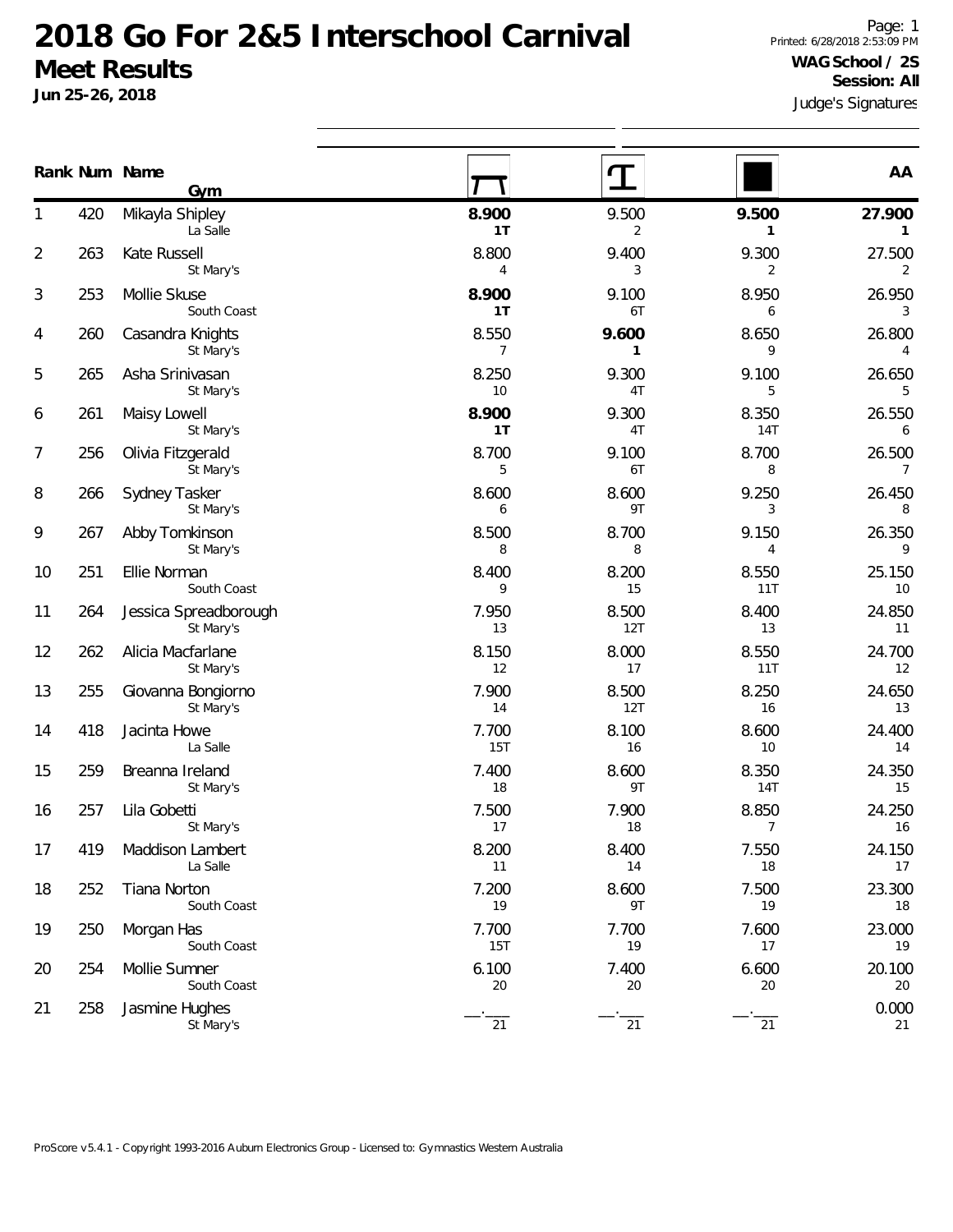**Jun 25-26, 2018**

|                |     | Rank Num Name<br>Gym                       |                     |              |                       | AA                       |
|----------------|-----|--------------------------------------------|---------------------|--------------|-----------------------|--------------------------|
| 1              | 362 | Sophia Santoro<br>St Lukes                 | 9.650<br>1T         | 9.600<br>1   | 9.250<br><b>10T</b>   | 28.500<br>1              |
| $\overline{2}$ | 364 | Ava Vlahov<br>St Lukes                     | 9.150<br>8          | 9.400<br>2   | 9.600<br>$\mathbf{1}$ | 28.150<br>$\overline{2}$ |
| 3              | 307 | Sophia Freedman<br>Carmel                  | 9.500<br>3T         | 9.100<br>5T  | 9.400<br>3            | 28.000<br>3              |
| 4              | 314 | Annabel Moen<br>Carmel                     | 9.650<br>1T         | 8.800<br>10T | 9.000<br>16           | 27.450<br>4              |
| 5              | 306 | Cassidy Feinberg<br>Carmel                 | 9.400<br>5          | 8.600<br>17T | 9.300<br>7T           | 27.300<br>5              |
| 6              | 360 | Georgina Mackle<br>St Lukes                | 9.350<br>6          | 8.700<br>14T | 9.200<br>12T          | 27.250<br>6              |
| 7              | 305 | Meisha Doyle<br>Carmel                     | 9.500<br>3T         | 8.300<br>28T | 9.300<br>7T           | 27.100<br>$\overline{7}$ |
| 8              | 315 | Sivan Nagle<br>Carmel                      | 8.600<br>23T        | 9.100<br>5T  | 9.350<br>4T           | 27.050<br>8              |
| 9              | 356 | Sofia Ballerini<br>St Lukes                | 8.850<br><b>14T</b> | 9.100<br>5T  | 8.900<br>18T          | 26.850<br>9              |
| 10             | 357 | Paige Barlett<br>St Lukes                  | 8.900<br>12T        | 8.700<br>14T | 9.200<br>12T          | 26.800<br>10             |
| 11             | 318 | Taya Van Den Berg<br>Carmel                | 8.950<br>11         | 8.900<br>8T  | 8.900<br>18T          | 26.750<br>11             |
| 12             | 309 | Erin Havas<br>Carmel                       | 8.900<br>12T        | 8.300<br>28T | 9.500<br>2            | 26.700<br>12             |
| 13             | 361 | Tori Pudelek<br>St Lukes                   | 9.100<br>9          | 8.600<br>17T | 8.900<br>18T          | 26.600<br>13             |
| 14             | 359 | Taisen Carlino<br>St Lukes                 | 8.550<br>27T        | 8.600<br>17T | 9.350<br>4T           | 26.500<br>14             |
| 15             | 303 | Rachel Benjamin<br>Carmel                  | 8.400<br>31T        | 8.500<br>21T | 9.350<br>4T           | 26.250<br>15             |
| 16T            | 334 | <b>Tiffany Butterworth</b><br>St Patrick's | 8.750<br>18         | 8.200<br>31T | 9.250<br>10T          | 26.200<br>16T            |
| 16T            | 349 | <b>Isabel Hewins</b><br>South Coast        | 8.800<br>17         | 8.700<br>14T | 8.700<br>27T          | 26.200<br>16T            |
| 18             | 308 | Kayla Fuhr<br>Carmel                       | 9.200<br>7          | 7.800<br>39T | 8.950<br>17           | 25.950<br>18             |
| 19T            | 345 | Wilson Zahae<br>Braeside                   | 8.000<br>47T        | 9.300<br>3T  | 8.500<br>36T          | 25.800<br>19T            |
| 19T            | 302 | Karin Ben Pelech<br>Carmel                 | 7.950<br>49         | 8.800<br>10T | 9.050<br>15           | 25.800<br>19T            |
| 21             | 304 | Aliyah Cohen<br>Carmel                     | 8.600<br>23T        | 8.800<br>10T | 8.300<br>41T          | 25.700<br>21             |
| 22             | 341 | <b>Lilly Quartermaine</b><br>Braeside      | 8.550<br>27T        | 8.800<br>10T | 8.300<br>41T          | 25.650<br>22             |
| 23             | 313 | Honey Migdale<br>Carmel                    | 9.050<br>10         | 7.700<br>44T | 8.800<br>23T          | 25.550<br>23             |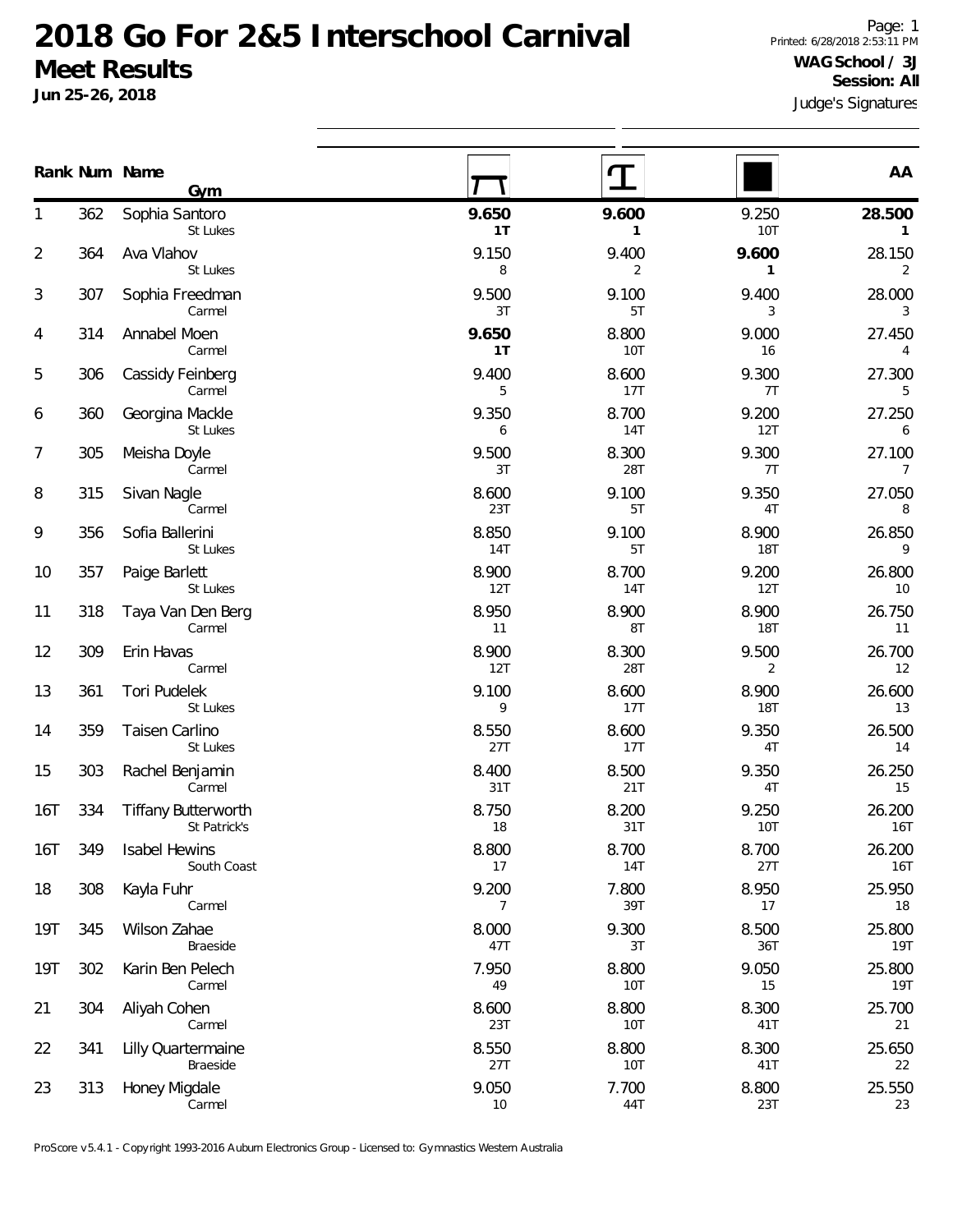**Jun 25-26, 2018**

|     |     | Rank Num Name<br>Gym                     |                     |              |                     | AA            |
|-----|-----|------------------------------------------|---------------------|--------------|---------------------|---------------|
| 24  | 322 | Isabella Byrnes<br>St Mary's             | 8.850<br>14T        | 8.200<br>31T | 8.450<br>38T        | 25.500<br>24  |
| 25  | 325 | Marla Stewart<br>St Mary's               | 8.200<br>37T        | 8.400<br>23T | 8.800<br>23T        | 25.400<br>25  |
| 26T | 329 | Tamsyn Naughton<br>St Mary's             | 8.100<br>42T        | 8.200<br>31T | 8.900<br><b>18T</b> | 25.200<br>26T |
| 26T | 347 | Kengela Botes<br>South Coast             | 8.500<br>29T        | 8.400<br>23T | 8.300<br>41T        | 25.200<br>26T |
| 28  | 310 | Chantelle Kinsville<br>Carmel            | 8.850<br>14T        | 7.400<br>54T | 8.900<br><b>18T</b> | 25.150<br>28  |
| 29T | 358 | Chiara Bird<br>St Lukes                  | 8.400<br>31T        | 8.000<br>35T | 8.700<br>27T        | 25.100<br>29T |
| 29T | 327 | Elise Hart<br>St Mary's                  | 8.600<br>23T        | 8.400<br>23T | 8.100<br>47T        | 25.100<br>29T |
| 31T | 344 | <b>Trinity Wilson</b><br><b>Braeside</b> | 7.800<br>55T        | 9.300<br>3T  | 7.900<br>53T        | 25.000<br>31T |
| 31T | 317 | Halle Van Den Berg<br>Carmel             | 8.350<br>33T        | 8.000<br>35T | 8.650<br>31T        | 25.000<br>31T |
| 33  | 342 | Mia Ramm<br>Braeside                     | 7.850<br>53T        | 8.400<br>23T | 8.700<br>27T        | 24.950<br>33  |
| 34  | 350 | Lily Horton<br>South Coast               | 8.500<br>29T        | 7.800<br>39T | 8.600<br>33T        | 24.900<br>34  |
| 35  | 353 | Miah Thompson<br>South Coast             | 8.000<br>47T        | 7.500<br>50T | 9.300<br>7T         | 24.800<br>35  |
| 36  | 311 | Georgia Klein<br>Carmel                  | 8.350<br>33T        | 7.800<br>39T | 8.500<br>36T        | 24.650<br>36  |
| 37T | 323 | Jessica Devellerez<br>St Mary's          | 8.200<br>37T        | 7.600<br>46T | 8.800<br>23T        | 24.600<br>37T |
| 37T | 316 | Emma Rockman<br>Carmel                   | 8.700<br><b>19T</b> | 7.200<br>56T | 8.700<br>27T        | 24.600<br>37T |
| 39T | 337 | Ruby Rae<br>St Patrick's                 | 8.650<br>22         | 7.500<br>50T | 8.400<br>40         | 24.550<br>39T |
| 39T | 328 | Yelena Kelleher<br>St Mary's             | 8.050<br>44T        | 8.300<br>28T | 8.200<br>44T        | 24.550<br>39T |
| 41T | 312 | Grace Lewsen<br>Carmel                   | 8.700<br><b>19T</b> | 7.200<br>56T | 8.600<br>33T        | 24.500<br>41T |
| 41T | 324 | Laura Frederic<br>St Mary's              | 8.050<br>44T        | 7.900<br>38  | 8.550<br>35         | 24.500<br>41T |
| 43  | 319 | Mia Voros<br>Carmel                      | 8.600<br>23T        | 7.100<br>59  | 8.750<br>26         | 24.450<br>43  |
| 44  | 321 | Ava Brades<br>St Mary's                  | 8.100<br>42T        | 8.400<br>23T | 7.900<br>53T        | 24.400<br>44  |
| 45  | 320 | Ashley Arbuckle<br>St Mary's             | 7.450<br>62         | 8.900<br>8T  | 8.000<br>50T        | 24.350<br>45  |
| 46  | 352 | Isla Thom<br>South Coast                 | 7.900<br>50T        | 8.600<br>17T | 7.650<br>59         | 24.150<br>46  |

ProScore v5.4.1 - Copyright 1993-2016 Auburn Electronics Group - Licensed to: Gymnastics Western Australia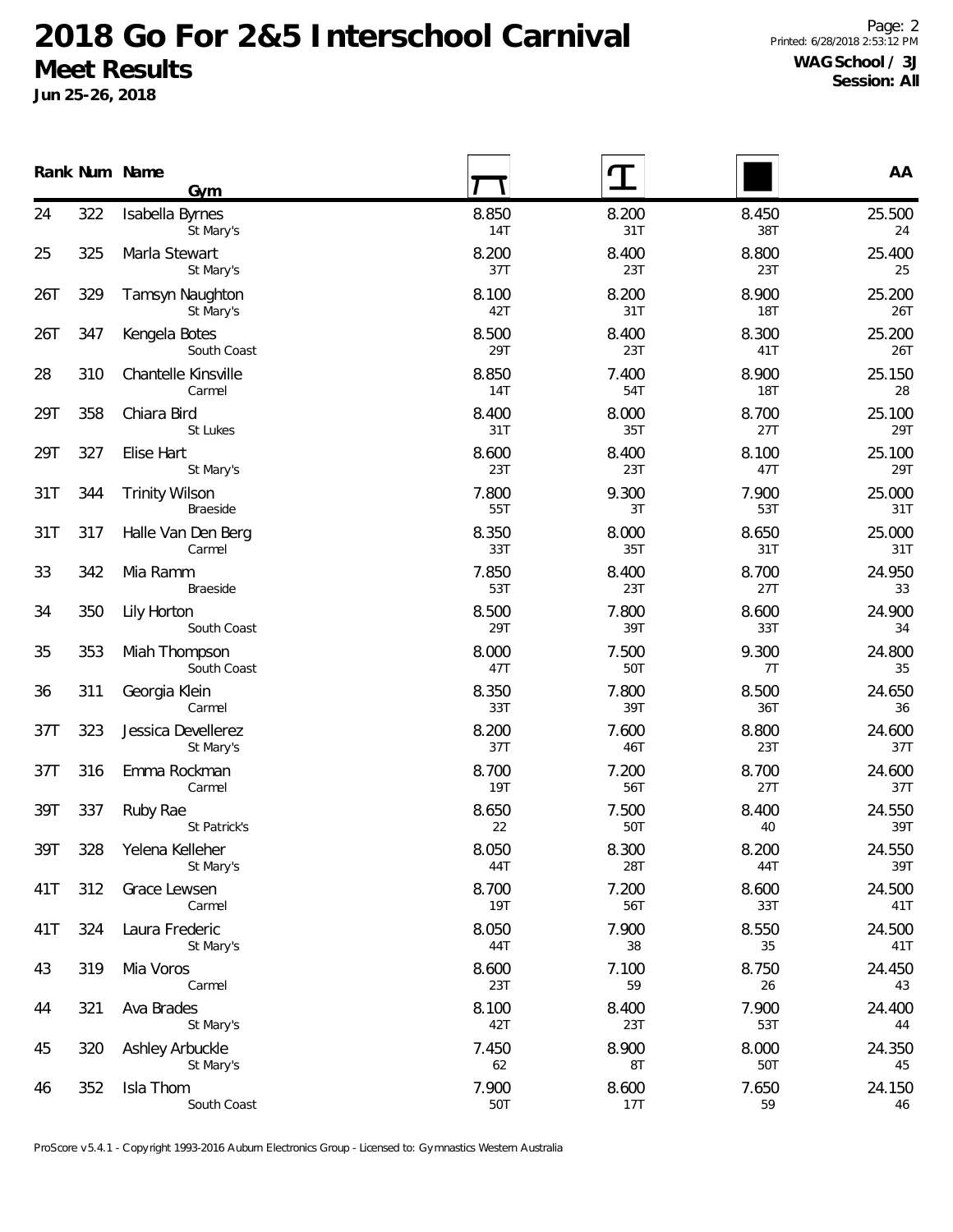|     |     | Rank Num Name<br>Gym                 |              |                |              | AA            |
|-----|-----|--------------------------------------|--------------|----------------|--------------|---------------|
| 47  | 351 | Macy Johnson<br>South Coast          | 8.150<br>39T | 7.500<br>50T   | 8.450<br>38T | 24.100<br>47  |
| 48  | 339 | Sharlotte Sutherland<br>St Patrick's | 7.850<br>53T | 8.000<br>35T   | 8.200<br>44T | 24.050<br>48  |
| 49  | 348 | Lily Havelberg<br>South Coast        | 8.300<br>36  | 7.600<br>46T   | 7.900<br>53T | 23.800<br>49  |
| 50  | 354 | Jessica Tyrrell<br>South Coast       | 8.700<br>19T | 7.000<br>60T   | 8.000<br>50T | 23.700<br>50  |
| 51T | 332 | Lily Sickinghe<br>St Mary's          | 7.650<br>58T | 7.800<br>$39*$ | 8.200<br>44T | 23.650<br>51T |
| 51T | 363 | Paige Skeggs<br>St Lukes             | 8.050<br>44T | 7.800<br>$39*$ | 7.800<br>57T | 23.650<br>51T |
| 53  | 326 | Anna Giraudo<br>St Mary's            | 7.800<br>55T | 7.600<br>46T   | 7.900<br>53T | 23.300<br>53  |
| 54  | 330 | Harper Rosielle<br>St Mary's         | 7.900<br>50T | 7.500<br>50T   | 7.800<br>57T | 23.200<br>54  |
| 55  | 346 | Sierra Beard<br>South Coast          | 7.800<br>55T | 7.000<br>60T   | 8.100<br>47T | 22.900<br>55  |
| 56  | 355 | Maddison Waldron<br>South Coast      | 7.900<br>50T | 7.600<br>46T   | 7.300<br>60  | 22.800<br>56  |
| 57  | 343 | <b>Courtney Tester</b><br>Braeside   | 7.350<br>63  | 8.200<br>31T   | 7.200<br>62T | 22.750<br>57  |
| 58  | 338 | Georgina Sutherland<br>St Patrick's  | 7.650<br>58T | 7.700<br>44T   | 7.250<br>61  | 22.600<br>58  |
| 59  | 340 | Zoe Keley<br>Braeside                | 7.500<br>61  | 8.500<br>21T   | 6.500<br>64  | 22.500<br>59  |
| 60  | 301 | Gemma Behr<br>Carmel                 | 7.550<br>60  | 6.800<br>62    | 8.000<br>50T | 22.350<br>60  |
| 61  | 335 | <b>Emily Davies</b><br>St Patrick's  | 7.250<br>64  | 7.400<br>54T   | 7.200<br>62T | 21.850<br>61  |
| 62  | 336 | Lucy Quartermaine<br>St Patrick's    | 7.200<br>65  | 7.200<br>56T   | 6.200<br>65  | 20.600<br>62  |
| 63  | 331 | Kira Salamone<br>St Mary's           | 8.350<br>33T | 63T            | 9.150<br>14  | 17.500<br>63  |
| 64  | 333 | Hallee Beeck<br>St Patrick's         | 8.150<br>39T | 63T            | 8.650<br>31T | 16.800<br>64  |
| 65  | 300 | Tali Avichzer<br>Carmel              | 8.150<br>39T | 63T            | 8.100<br>47T | 16.250<br>65  |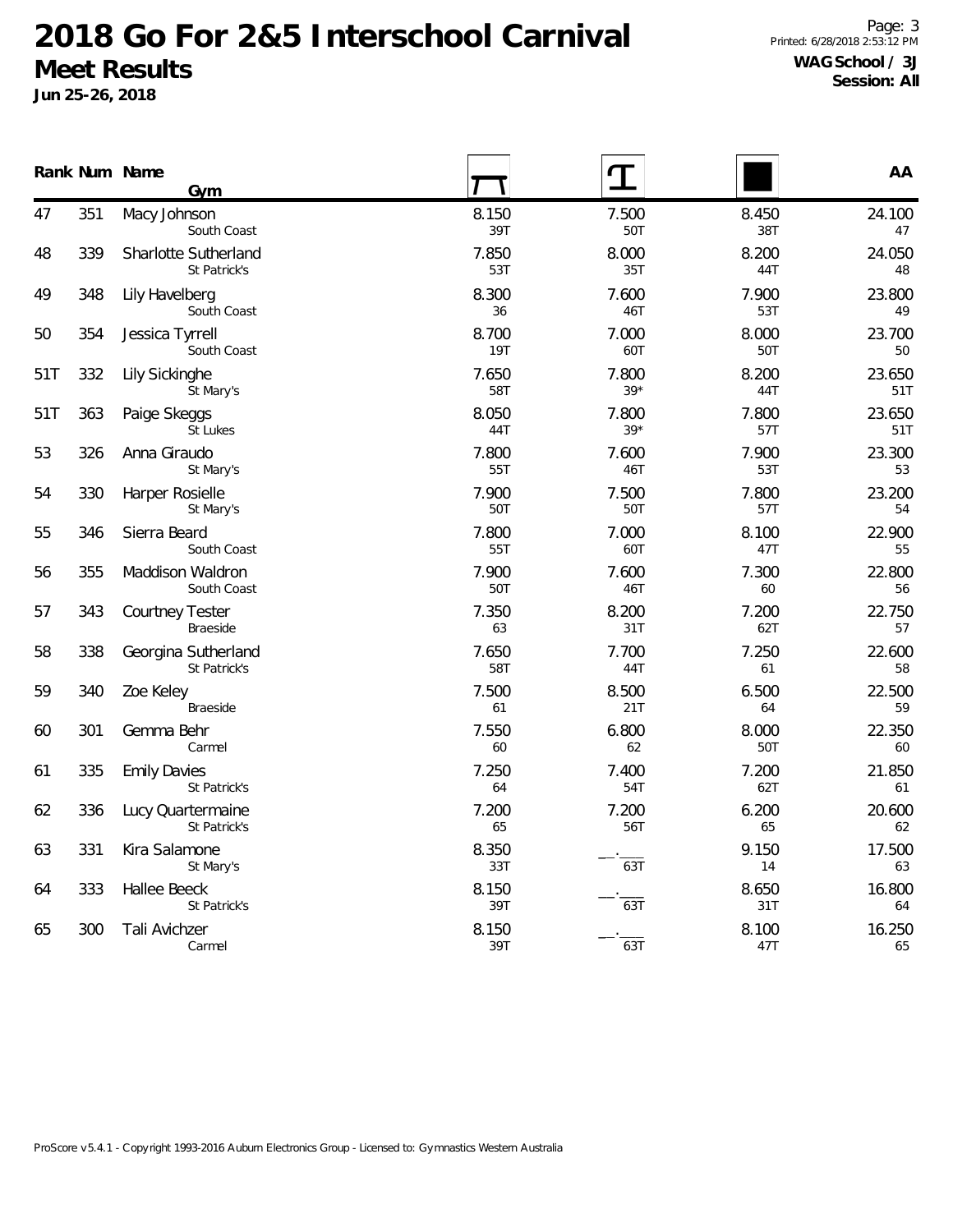|       |     | Rank Num Name<br>Gym                  |                         |                         |                         | AA                       |
|-------|-----|---------------------------------------|-------------------------|-------------------------|-------------------------|--------------------------|
| 1     | 410 | Sienna Mitchell<br>St Mary's          | 8.800<br>2T             | 9.200<br>2              | 8.700<br>6              | 26.700<br>$\mathbf{1}$   |
| 2     | 417 | Emma Wiese<br>St Mary's               | 8.800<br>2T             | 8.700<br>$\overline{7}$ | 9.100<br>$\overline{2}$ | 26.600<br>$\overline{2}$ |
| 3     | 415 | Anneliese Smolonogov<br>St Mary's     | 8.500<br>4              | 9.400<br>1              | 8.600<br>$\overline{7}$ | 26.500<br>3              |
| 4     | 405 | Mackenzie Burbridge<br>St Mary's      | 8.350<br>5T             | 8.600<br>8              | 8.750<br>5              | 25.700<br>4              |
| 5     | 412 | Grace Norrish<br>St Mary's            | 8.300<br>$\overline{7}$ | 8.500<br>9              | 8.850<br>3              | 25.650<br>5              |
| 6T    | 411 | Molly Norrish<br>St Mary's            | 8.200<br>9              | 9.100<br>3              | 7.800<br>14             | 25.100<br>6T             |
| 6Т    | 401 | Charlotte Buckley<br>Katanning Senior | 7.900<br>10             | 8.800<br>5T             | 8.400<br>8T             | 25.100<br>6T             |
| 8     | 413 | Summer Robinson<br>St Mary's          | 7.700<br>12             | 8.100<br>10             | 9.200<br>$\mathbf{1}$   | 25.000<br>8              |
| 9T    | 406 | Phoebe Eddon<br>St Mary's             | 9.150<br>$\mathbf{1}$   | 7.200<br>12             | 8.400<br>8T             | 24.750<br>9T             |
| 9Τ    | 409 | Kate Mackie<br>St Mary's              | 7.750<br>11             | 8.800<br>5T             | 8.200<br>10             | 24.750<br>9T             |
| 11    | 414 | Kate Seymour<br>St Mary's             | 8.350<br>5T             | 8.000<br>11             | 8.050<br>11             | 24.400<br>11             |
| 12    | 402 | Montanna Campbell<br>Katanning Senior | 7.400<br>13             | 9.000<br>4              | 7.900<br>13             | 24.300<br>12             |
| 13    | 416 | Ella Staple<br>St Mary's              | 8.250<br>8              | 5.800<br>14             | 8.800<br>4              | 22.850<br>13             |
| 14    | 403 | Jordan Garrity<br>Katanning Senior    | 6.450<br>15             | 6.200<br>13             | 8.000<br>12             | 20.650<br>14             |
| 15    | 400 | Janey Beeck<br>Katanning Senior       | 6.850<br>14             | 5.200<br>15             | 7.000<br>15             | 19.050<br>15             |
| $16*$ | 408 | Camryn Goode<br>St Mary's             | $16*$                   | $16*$                   | $16*$                   | 0.000<br>$16*$           |
| $16*$ | 407 | Ashleigh Garnett<br>St Mary's         | $16*$                   | $16*$                   | $16*$                   | 0.000<br>$16*$           |
| $16*$ | 404 | Mia Hamon<br>Katanning Senior         | $16*$                   | $16*$                   | $16*$                   | 0.000<br>$16*$           |